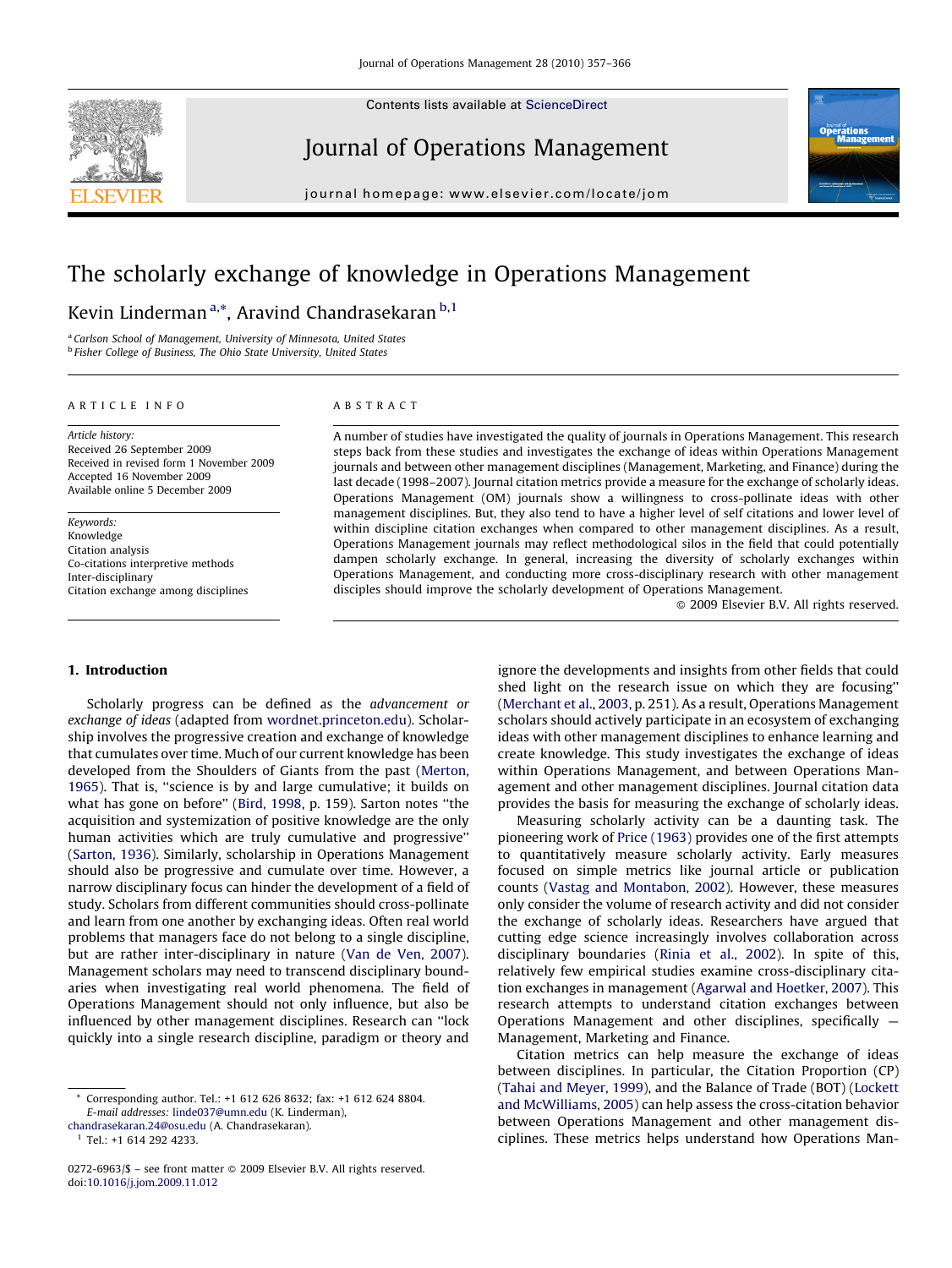agement participates in the larger ecosystem of exchanging ideas with other management disciplines. In addition, other metrics based on self citations (journals citing their own journal articles) and within discipline exchange (journals citing journals within the same discipline) help understand the amount of intra- , inter- and self citations that occur among the disciplines.

The importance of exchanging scholarly ideas via journals cannot be overstated. Journals provide one of the principle mediums for communicating, diffusing, and archiving scholarly ideas. [Cole and Cole \(1973, p. 16\)](#page--1-0) view journal communication as ''the nervous system of science — the system that receives and transmits stimuli to its various parts.'' The effectiveness of journals not only facilitates scholarly exchanges, but also helps create a body of knowledge over time. Understanding journal communication can provide insights into the development of Operations Management, and how Operations Management communicates with other management disciplines. Journal citations formally document scholarly communication. ''A citation occurs between journals A and B when an article in A references an article that was published in B. Journal A is called the citing journal while B is referred to as the cited journal'' [\(Nerur](#page--1-0) [et al., 2005](#page--1-0), p. 71). When journal A cites journal B, journal A essentially imports knowledge from journal B while Journal B exports knowledge to Journal A [\(Lockett and McWilliams, 2005\)](#page--1-0). Consistent with [Lockett and McWilliams \(2005\),](#page--1-0) this research uses citation exchanges between journals to measure the scholarly development in a discipline.

Citations metrics have been commonly used to study business journals in disciplines such as Marketing ([Guidry et al., 2004\)](#page--1-0), Management ([Agarwal and Hoetker, 2007\)](#page--1-0), and Finance ([Coe and](#page--1-0) [Weinstock, 1984](#page--1-0)). They ''provide an accurate and [a] less biased way of determining the influence of a journal by measuring its use.'' ([Guidry et al., 2004,](#page--1-0) p. 46). Citation metrics can serve as a measure of the exchange [\(Judge et al., 2007; Stephan and Levin,](#page--1-0) [1991; McFadyen and Cannella, 2004](#page--1-0)) and progress of scholarly ideas ([Martin and Irvine, 1983\)](#page--1-0). Higher citation metrics indicate more scholarly exchanges and hence knowledge creation.

Studying citation metrics longitudinally also gives valuable insight into the evolution and status of a discipline ([Franke et al.,](#page--1-0) [1990; Zinkhan et al., 1992; Lukka and Kasanen, 1996; Baumgartner](#page--1-0) [and Pieters, 2003\)](#page--1-0). A longitudinal investigation can reveal trends and transitions in performance over time ([Barman et al., 1991\)](#page--1-0). Such an analysis shows how journals contribute to the exchange ideas, and can provide insight into how a discipline evolves.

This research investigates the scholarly exchange of ideas in Operations Management journals via journal citations, and makes comparison with journals in Management, Marketing, and Finance. Although a number of disciplines could have been considered, Operations Management, Marketing, and Finance are principle functions of any business ([Schroeder, 2007; Stevenson, 2007;](#page--1-0) [Jacobs and Chase, 2006\)](#page--1-0). In addition, Management is germane to any business activity [\(Daft, 2003; Robbins, 2003\)](#page--1-0). These disciplines should be most relevant to Operations Management since decisions made in one of these disciplines typically influence or are influenced by Operations Management ([Schroeder, 2007](#page--1-0)). The influence of Operations Management and other management disciplines (Management, Marketing, and Finance) is studied through the cross-citation behavior among these disciplines. Findings from this research suggest that Operations Management exhibits a higher level of cross-citation behavior with other management disciplines (when compared to Management, Finance, and Marketing). But, Operations Management also has higher rates of self citations (journals citing articles from the same journals) and lower within discipline journal citation exchanges (journals citing other journals in the same discipline). In contrast, Finance has the lowest level of self citations (among the four disciplines) and has the most within discipline citation exchanges. Finance journals tend to exchange ideas with each other, while Operations Management journals tend not to exchange with one another. In general, relative to the other disciplines, Operations Management appears more willing to communicate with journals outside its discipline but less willing to communicate with journals inside its discipline. Increasing cross communications within Operations Management journals holds the potential to increase scholarly development.

#### 2. Data and metrics

#### 2.1. Journals

Journals play a critical role in communicating, diffusing, and archiving scholarly knowledge. A number of journals could be used when studying the scholarly exchanges within Operations Management and between other disciplines. However, for the most part, the top ranked journals should communicate, diffuse, and archive scholarly knowledge more effectively than other journals (see [Judge et al. \(2007\)](#page--1-0) for a detailed discussion of journal citations and journal quality). This research uses journals recently identified as the most influential journals from each of the following disciplines: Operations Management, Marketing, Management, and Finance.

[Barman et al. \(2001\)](#page--1-0) identified the Journal of Operations Management, Management Science, Decision Sciences, and Production and Operations Management as journals with the highest quality and relevance in field of Operations Management. Their data came from a survey of US members in the Production and Operations Management Society (POMS). Another study by [Malhotra and Grover \(1998\)](#page--1-0) identified the same four journals as the most influential scholarly journals in Operations Management. In Marketing, [Tellis et al. \(1999\)](#page--1-0) and [Baumgartner and Pieters](#page--1-0) [\(2003\)](#page--1-0) found the Journal of Marketing, Journal of Marketing Research, Marketing Science, and Journal of Consumer Research as the leading marketing journals in terms of quality and breadth of publications. In a study of Management journals, [Podsakoff et al.](#page--1-0) [\(2005\)](#page--1-0) identified Academy of Management Review, Academy of Management Journal, and Strategic Management Journal as the journals with the greatest influence in management over the past 20 years. Finally, [Borokhovich et al. \(2000\)](#page--1-0) and [Chen and Huang](#page--1-0) [\(2007\)](#page--1-0) found the Journal of Finance, Review of Financial Studies, and Journal of Financial Economics as the journals with the most impact and influence in Finance over the past 30 years.

Table 1 gives the 14 top ranked journals from the four disciplines. Although a number of journals could have been considered, this study bounds the analysis to the most influential journals from each of the disciplines.

| Table |  |
|-------|--|
|-------|--|

Influential journals by discipline.

| Operations Management     | Marketing                            |
|---------------------------|--------------------------------------|
| Decision Science (DS)     | Journal of Consumer Research (JCR)   |
| Journal of Operations     | Journal of Marketing (JMKTG)         |
| Management (JOM)          |                                      |
| Management Science (MS)   | Journal of Marketing Research (JMR)  |
| Production and Operations | Marketing Science (MKSC)             |
| Management (POM)          |                                      |
| Management                | Finance                              |
| Academy of Management     | Review of Financial Studies (RFS)    |
| Journal (AMJ)             |                                      |
| Academy of Management     | Journal of Finance (JOF)             |
| Review (AMR)              |                                      |
| Strategic Management      | Journal of Financial Economics (JFE) |
| [ournal (SMJ)             |                                      |